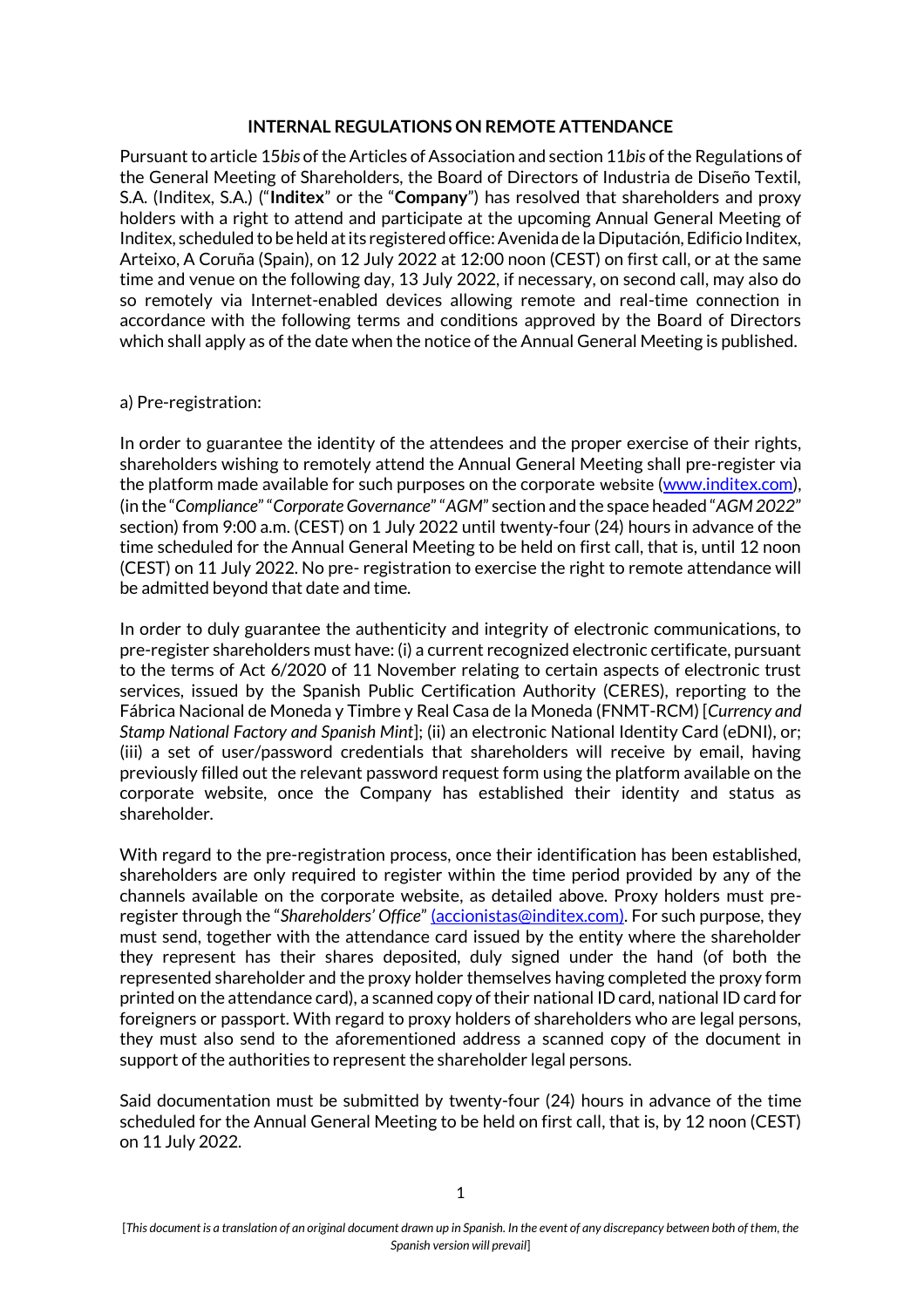# b) Verification of the right to attend:

From the close of the pre-registration period until the time when logging in for remote attendance at the Annual General Meeting is opened, the Company will verify the status of the registered persons as shareholders (or proxy holders). At any rate, remote attendance will be subject to verification to establish that the registered shareholder has the right to attend the Annual General Meeting, in accordance with the requirements set forth in the "Right to Attend" section of this document (and provided that the requirements and provisions of statute, the Articles of Association (article 17) and the Regulations of the General Meeting of Shareholders (section 12) have been complied with, through the proxy-granting form printed on the attendance card in the case of proxy holders).

In any case, proxy holders may be urged to evidence such proxy on the same day the Annual General Meeting is to be held.

Once their right to attend has been established, shareholders or their proxy holders may attend and vote at the Annual General Meeting through remote means, by logging in on the day the meeting is held pursuant to the terms set out in section c) below.

If the shareholder is a legal person, it must notify the Company of any amendment or revocation of the powers held by its proxy holder. Therefore, the Company declines any responsibility until such notice is given

c) Logging in and attendance at the Annual General Meeting:

Shareholders or proxy holders, who have pre-registered to remotely attend the Annual General Meeting must log in to the platform available for such purposes on the corporate website [\(www.inditex.com](http://www.inditex.com/)*), ("Compliance, "Corporate Governance" "AGM"* section, space headed *"AGM 2022")* between 10:00 a.m. and 12 noon (CEST) on 12 July 2022 as scheduled, the Annual General Meeting is held on first call (or on the following day, in the same time slot, if it is held on second call), and identify themselves in any of the forms described above, that is: i) their current recognized electronic certificate, pursuant to the terms of Act 6/2020 of 11 November relating to certain aspects of electronic trust services, issued by the Spanish Public Certification Authority (CERES), reporting to the Currency and Stamp National Factory and Spanish Mint; (ii) their electronic National Identity Card (eDNI), or; (iii) the set of user/password credentials that they will have received by email during the pre-registration process. No access of attendees will be accepted outside of the aforementioned time slot.

The Annual General Meeting will be streamed live via the corporate website.

d) Addresses and questions from the floor:

Shareholders (or proxy holders) remotely participating at the Annual General Meeting who intend to take the floor or request from the Board of Directors any information or clarifications they may deem necessary or raise any question they may think appropriate regarding (i) agenda items; (ii) the information made available to the public released by the Company to CNMV since 13 July 2021, date on which the last Annual General Meeting was held; and (iii) the auditor's reports on the individual Annual Accounts and Directors' Report of Inditex, S.A., and the consolidated Annual Accounts and consolidated Directors' Report of the Inditex Group for financial year ended 31 January 2022, must submit their address, proposal or question in writing and in the form and pursuant to the terms and conditions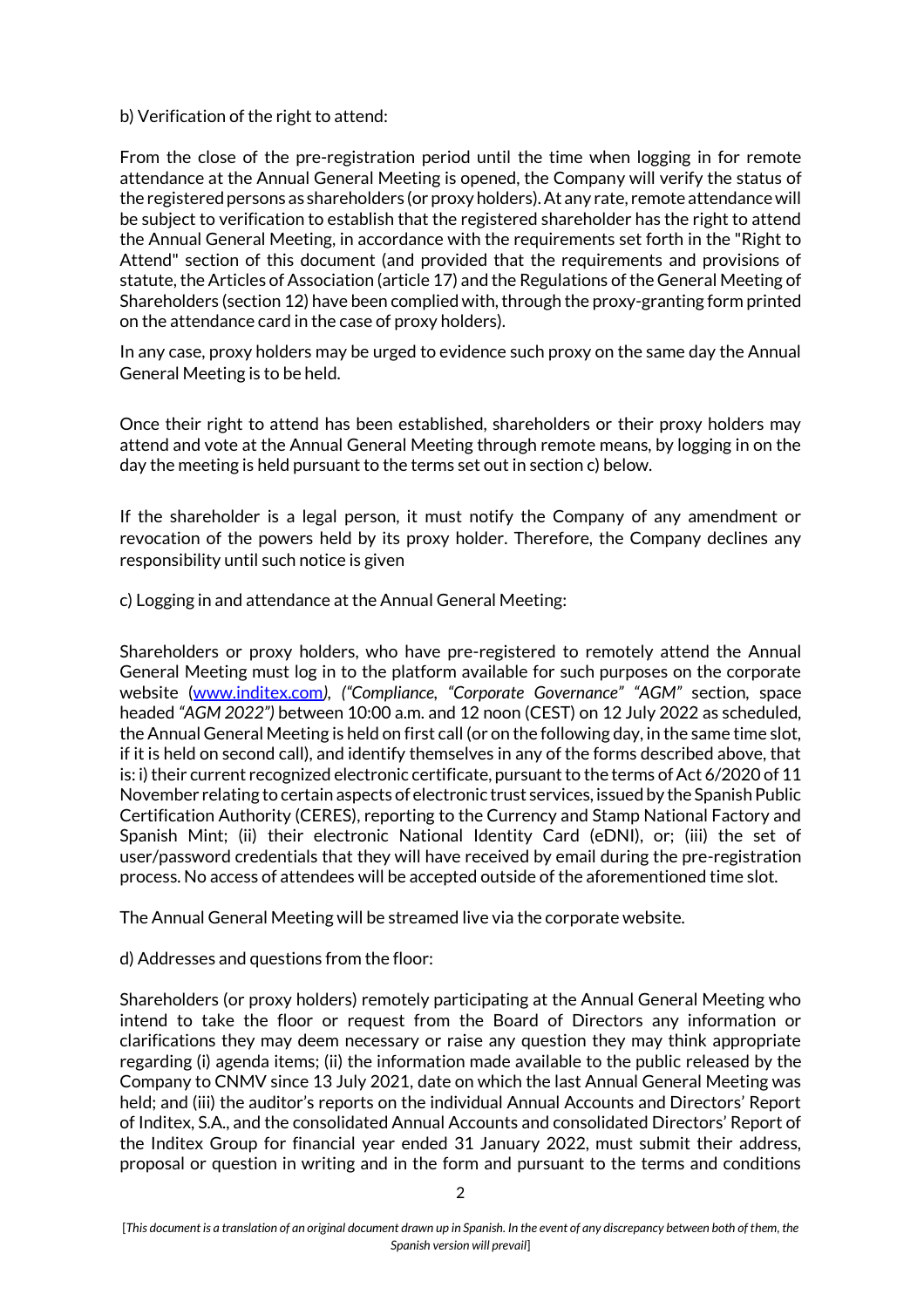established on the corporate website from 10:00 a.m. (CEST) on 12 July 2022 if, as scheduled, the Annual General Meeting is held on first call (or on the following day, in the same time slot, if held on second call) until the end of the time limit set for addresses and questions from the floor is indicated. Addresses and questions will be read out, if appropriate, during the time slot reserved for Q&A. Shareholders or proxy holders wishing for their questions to be recorded in the AGM's minutes shall expressly indicate it when they pose their questions.

Requests for information or clarification validly raised by those remotely attending shall be answered in writing to the party concerned within seven calendar days after the Annual General Meeting, without prejudice to the possibility of the Chair answering them during the time slot reserved for Q&A.

Valid requests for information, clarifications or questions raised following said procedure, as well as the answers provided shall be posted on the Company's website [\(www.inditex.com\)](http://www.inditex.com/), the answer of the Board of Directors may merely refer to the above mentioned information.

### e) Voting:

Shareholders or proxy holders, who remotely attend the Annual General Meeting may vote using the platform available for such purposes on the corporate website [\(www.inditex.com\)](http://www.inditex.com/) (in the space headed "*AGM 2022*" in the ""*Compliance*", "*Corporate Governance*", "*AGM*" section"), on the proposed resolutions regarding agenda items, from the beginning of the Annual General Meeting and until the time when the close of the voting time on the proposed resolutions is announced.

In the event that shareholders, or proxy holders, do not specify the sense of their vote, it will be understood that they vote for the proposed resolutions submitted by the Board of Directors on each agenda item.

Shareholders or proxy holders may vote on proposed resolutions corresponding to nonagenda items from the time they are read and until the time the vote is adjourned.

The mechanisms used to cast votes remotely are provided with the due guarantees to identify the shareholder exercising the right to vote and to ensure the security of electronic communications. Remote attendance of shareholders or proxy holders will be equivalent to attending the Annual General Meeting in person. Therefore, the rules on voting and on the passing of resolutions provided for in the Articles of Association and the Regulations of the General Meeting of Shareholders for shareholders or proxy holders attending in person will be also applicable to those remotely attending.

Shareholders or proxy holders, who remotely attend and who wish to expressly state that they are leaving the Annual General Meeting so that their vote will not be counted, must do so by sending an electronic communication on the remote attendance platform provided to this end.

## f) Prevalence rules:

Shareholders' remote attendance will be equivalent to attendance at the meeting in person. Shareholders' remote attendance will prevail over absentee votes cast in advance and proxies granted prior to the holding of the Annual General Meetings.